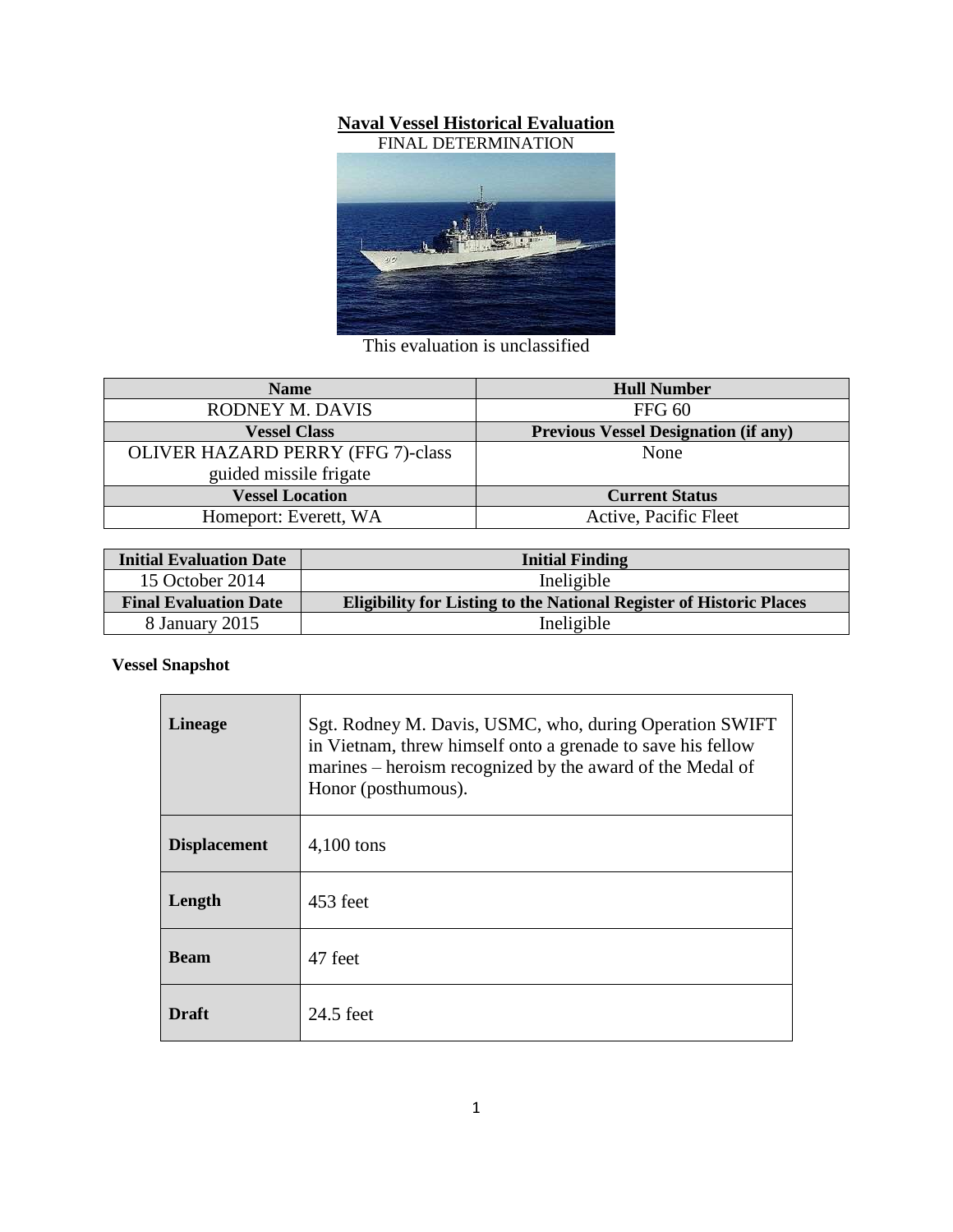| <b>Speed</b>          | $25+$ knots                                                                                                                                                                                                                                                     |
|-----------------------|-----------------------------------------------------------------------------------------------------------------------------------------------------------------------------------------------------------------------------------------------------------------|
| <b>Propulsion</b>     | 2 GE LM 2500 gas turbine engines; 41,000 hp; 1 shaft, cp<br>propeller, 325 hp retractable propeller pods                                                                                                                                                        |
| <b>Armament</b>       | 1 Mk 13 Mod 4 missile launcher, 4 SSM McDonnell-Douglas<br>Harpoon missiles, 36 GDC-Pomona Standard SM-1MR<br>missiles; 1 Mk 75 3"/62 cal. OTO Melara gun; 1 Vulcan<br>Phalanx CIS; 4.50 cal. machineguns; 6.324mm Mk 32 (2.<br>triple) tubes / Mk 46 torpedoes |
| <b>Laid Down</b>      | 8 February 1985                                                                                                                                                                                                                                                 |
| <b>Launched</b>       | 11 January 1986                                                                                                                                                                                                                                                 |
| <b>Built By</b>       | Todd Pacific Shipyard Corp., Los Angeles, CA                                                                                                                                                                                                                    |
| <b>Sponsor</b>        | Mrs. Judy P. Davis; widow of the late SGT Rodney M. Davis<br><b>USMC</b>                                                                                                                                                                                        |
| <b>Delivered</b>      | 30 April 1987                                                                                                                                                                                                                                                   |
| <b>Commissioned</b>   | 9 May 1987                                                                                                                                                                                                                                                      |
| <b>Inactivated</b>    | N/A                                                                                                                                                                                                                                                             |
| <b>Decommissioned</b> | N/A                                                                                                                                                                                                                                                             |
| <b>Stricken</b>       | N/A                                                                                                                                                                                                                                                             |

# **Vessel History**

| <b>Deployment</b><br><b>Summary</b> | Note: According to all sources found, the first deployment for this vessel<br>was not until 1994; there is hardly any information on exactly what was<br>completed during this deployment. |
|-------------------------------------|--------------------------------------------------------------------------------------------------------------------------------------------------------------------------------------------|
|-------------------------------------|--------------------------------------------------------------------------------------------------------------------------------------------------------------------------------------------|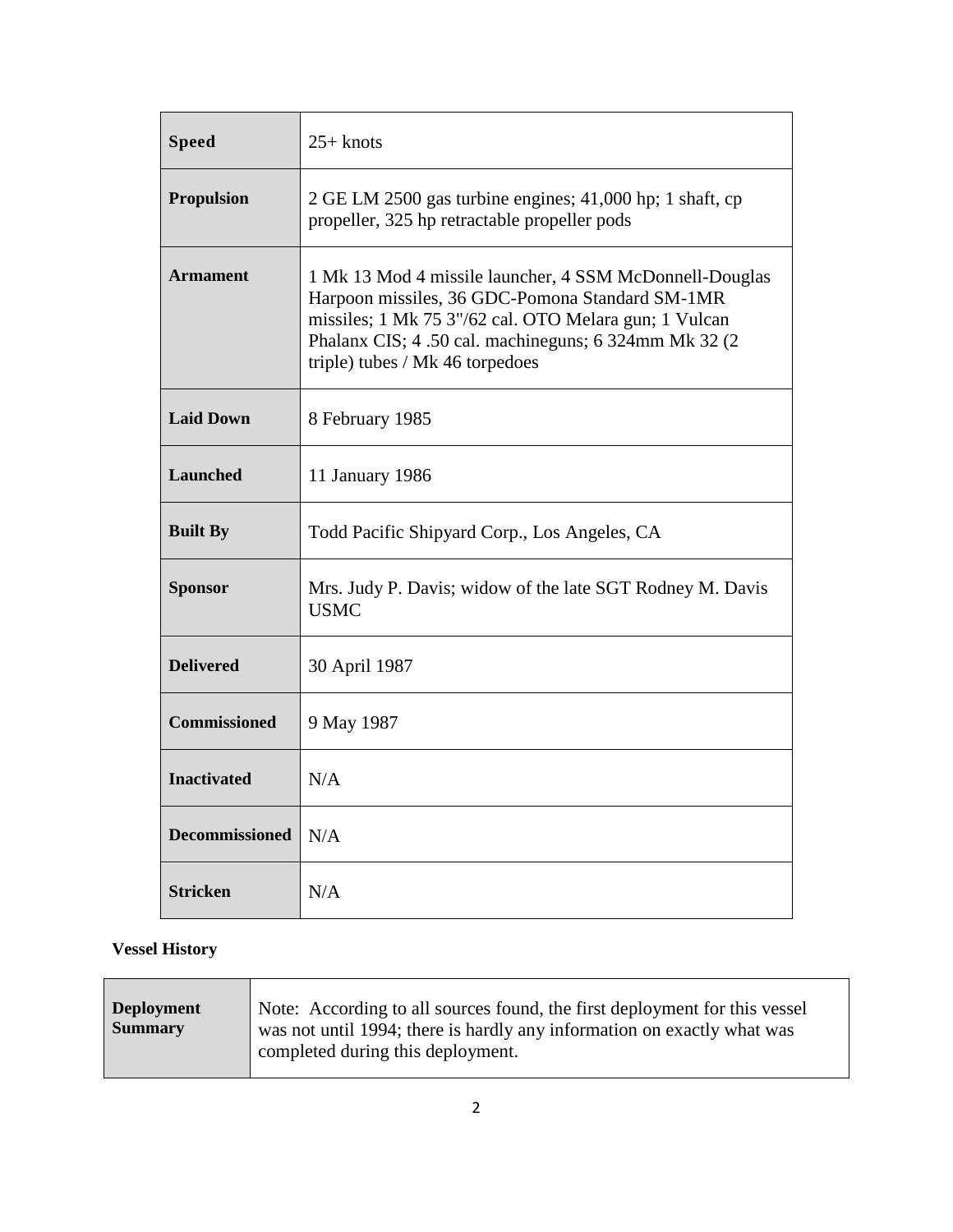On 12 August 1994, RODNEY M. DAVIS made her first deployment to the Arabian Gulf.

On 3 March 2003, RODNEY M DAVIS departed Naval Station Everett, WA for a scheduled deployment, with the NIMITZ (CVN 68) Carrier Strike Group in support of the Global War on Terrorism. On 29 January 2003, the Strike Group successfully completed a Composite Training Unit Exercise (COMPTUEX) and a Joint Task Force Exercise (JTFEX). On 10 November 2003, RODNEY M. DAVIS returned to her homeport after an eight-month deployment in support of Operation IRAQI FREEDOM (OIF). The guidedmissile frigate operated as flagship for the Commander of Maritime Interception Operations in the North Arabian Gulf (NAG), intercepting ships suspected of transporting illegal cargo, and also conducted similar operations with coalition forces in the southern Arabian Gulf.

On 29 April 2005, RODNEY M. DAVIS departed Everett for a scheduled deployment to Southeast Asia in support of Cooperation Afloat Readiness and Training (CARAT). On 17 June, the guided missile frigate pulled into Satahip, Thailand, for a scheduled port visit, in support of CARAT Exercise. On 25 July 2005, RODNEY M. DAVIS arrived in Tanjung Perak Port in Surabaya, Indonesia, to participate in the Indonesian phase of CARAT. On 23 August 2005, the annual Cooperation Afloat Readiness and Training exercise series ended with the closing of the Philippines phase. CARAT Singapore was conducted from May 30-June 13, while CARAT Thailand took place from June 17-26. The nine-day CARAT Malaysia phase began July 8 and ended on July 18. CARAT Indonesia was from July 25-29 and CARAT Brunei took place from Aug. 4-12. The Task Group ships arrived in Subic Bay, Philippines, on Aug. 15 for the final phase of the exercise. On 29 October 2005, RODNEY M. DAVIS returned to Naval Station Everett after a six-month deployment.

January 26, 2006, RODNEY M. DAVIS was in port undergoing a six-month Selected Restricted Availability (SRA). On 3 November 2006, RODNEY M. DAVIS completed the installation of a man overboard indicator (MOBI) system. On 28 November 2006, RODNEY M. DAVIS departed Everett for a scheduled deployment in the U.S. Fourth Fleet AoR as part of a Joint/Inter-Agency Task force in support of counter-narcotics trafficking operations.

April 7, 2007, RODNEY M. DAVIS held a ceremony to commemorate the birthday of the man for whom she was named, Sgt. Rodney Maxwell Davis, USMC. On 12 June 2007, RODNEY M. DAVIS, commanded by Cmdr. James L. Minta, returned to Naval Station Everett after a six-and-a-half month deployment. The ship conducted four port visits and confiscated approximately \$250 million worth of cocaine from smugglers.

March 25, 2008, RODNEY M. DAVIS was off the coast of southern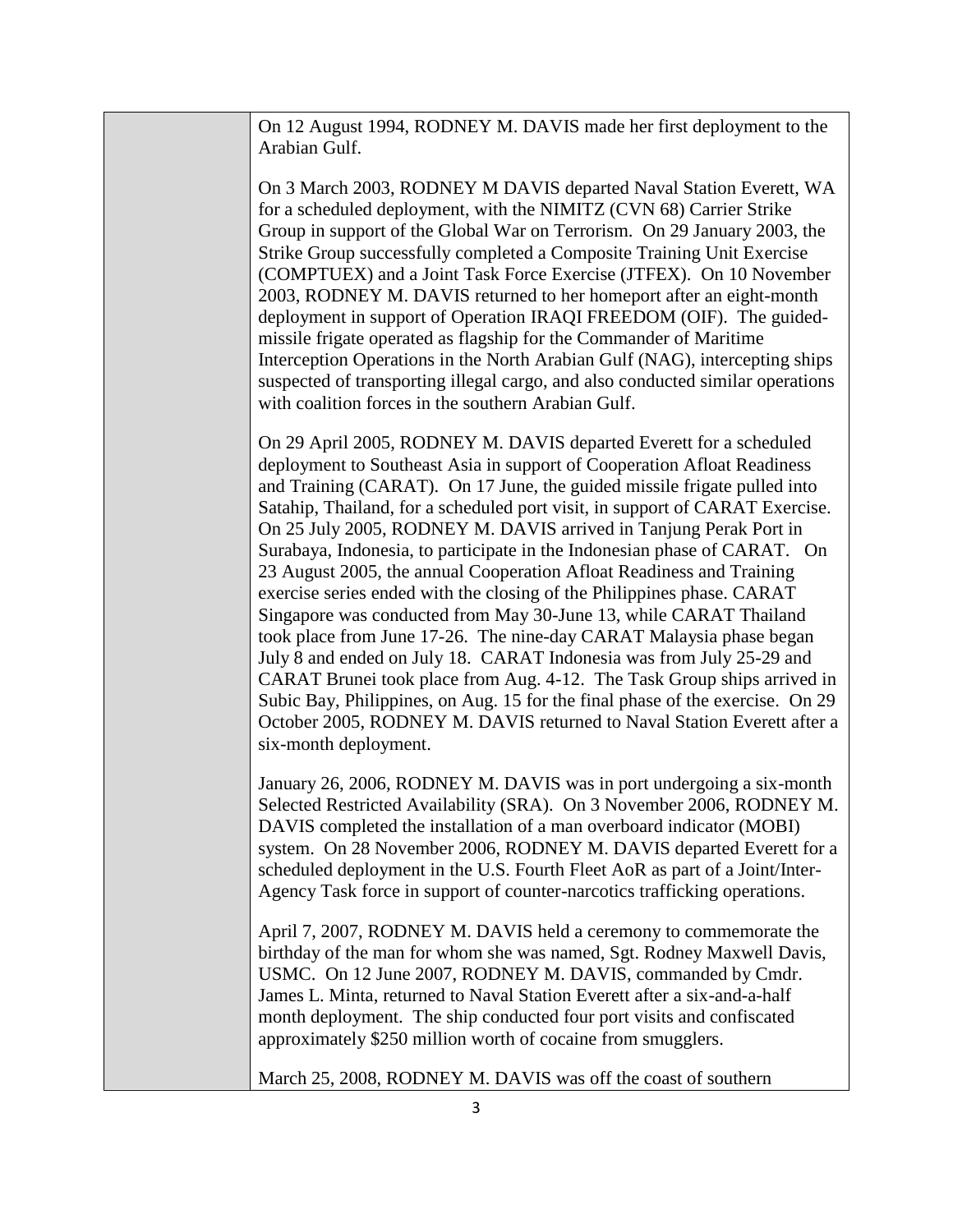California, as part of opposition forces for RONALD REAGAN (CVN 76) CSG's COMPTUEX. On 27 June 2007, the guided missile frigate arrived in Naval Station Pearl Harbor to participate in Rim of the Pacific (RIMPAC) 2008 exercise, scheduled to take place in the Hawaiian operating area from June 29 through July 31. On 15 August 2007, RODNEY M. DAVIS returned to homeport after a "Tiger Cruise" from San Diego, following its participation in RIMPAC '08 and workups off the coast of southern California. On 5 December 2007, RODNEY M. DAVIS and U.S. Coast Guard Law Enforcement Detachment (LEDET) 106 intercepted the fishing vessel, in the eastern Pacific Ocean, carrying more than 4 metric tons of cocaine and captured nine suspected narcotics smugglers.

On 21 April 2009, RODNEY M. DAVIS returned to Naval Station Everett after a six-month eastern Pacific deployment in support of counter narcoterrorism. The vessel seized six tons of cocaine and 160 pounds of marijuana, and disrupted 18 tons of cocaine. She also visited Puerto Vallarta, Mexico; Peru and several ports in Panama.

On May 29, 2010 Cmdr. Scott F. Robertson relieved Cmdr. L. Doug Stuffle as CO during a change-of-command ceremony held at anchor off the cost of Panama. RODNEY M. DAVIS deployed for counter-illicit trafficking (CIT) operations in the U.S. Fourth Fleet AoO. On 16 September 2010, the guided missile frigate departed Vasco Nunez de Balboa Naval Base, Panama, after a two-day port call. On 23 September 2010, RODNEY M. DAVIS recovered 3,500 pounds of cocaine after interdicted a 46-foot Ecuadorian flagged fishing vessel, in the waters of the eastern Pacific Ocean. On 23 November 2010, RODNEY M. DAVIS returned to Everett after more than a six-month underway period off Central and South America. While deployed, the ship's crew recovered 2.2 metric tons of cocaine, disrupted the movement of 1.5 metric tons and detained 26 suspected drug traffickers.

On June 14, 2011, RODNEY M. DAVIS departed San Francisco, Calif., after a three-day port visit. On 18 November 2011, Cmdr. Timothy M. Gibboney relieved Cmdr. Scott F. Robertson as CO during a change-of-command ceremony in the Grand Vista Ballroom at Naval Station Everett.

On May 24, 2013, Cmdr. Todd E. Whalen relieved Cmdr. Timothy M. Gibboney as the 17th commanding officer of RODNEY M. DAVIS.

On June 12, 2014, RODNEY M. DAVIS departed Naval Station Everett for a scheduled western Pacific deployment. On 25 June 2014, the RODNEY M. DAVIS arrived in Joint Base Pearl Harbor-Hickam for the in-port phase of a multinational exercise Rim of the Pacific (RIMPAC) 2014; Underway for atsea phase on July 8; Inport Pearl Harbor again from July 29 to early August. On 9 August 2014, the guided-missile frigate entered the 7th Fleet Area of Responsibility (AoR) to conduct operations with United States Coast Guard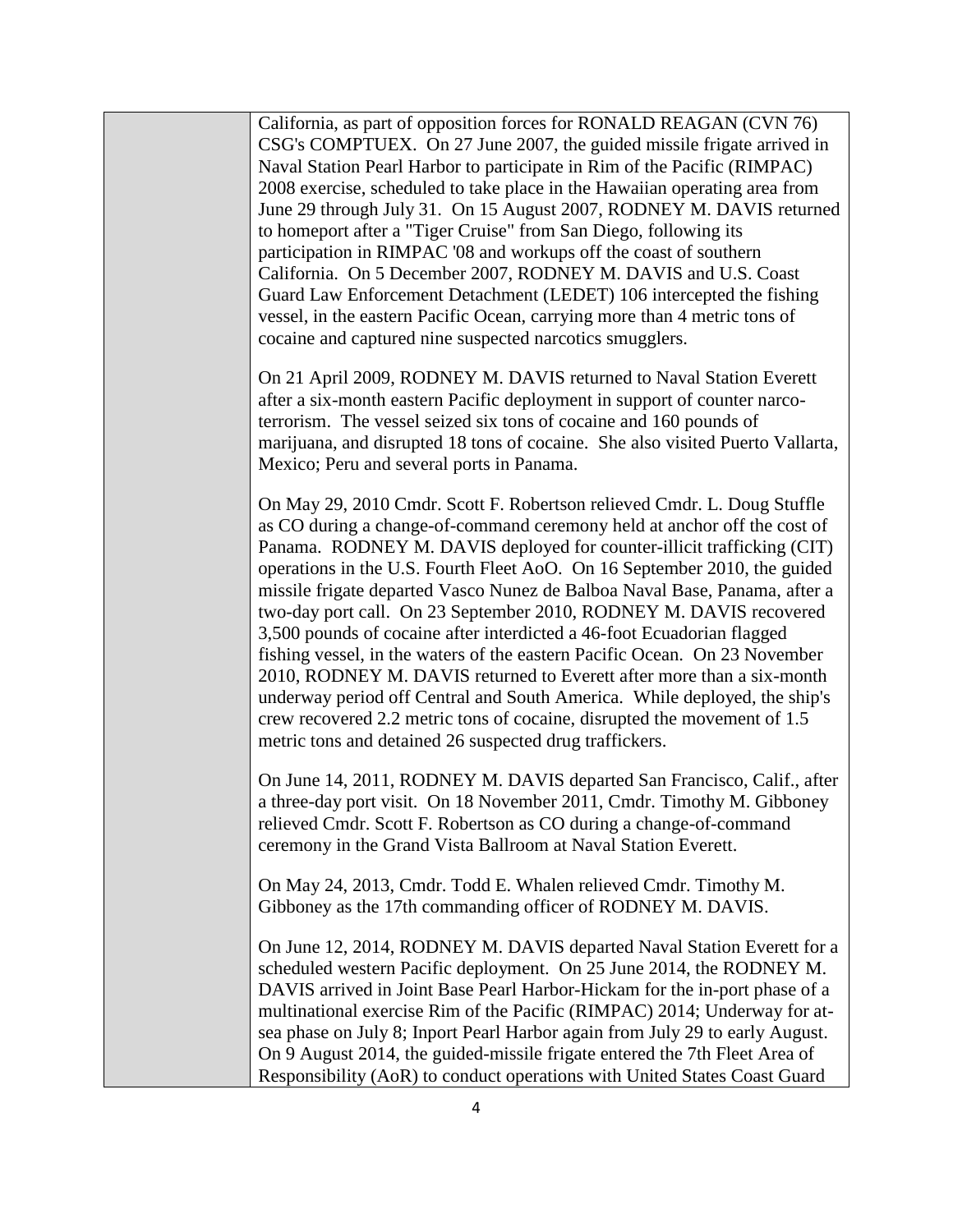|                                    | (USCG) Tactical Law Enforcement Team Pacific and the western and<br>Central Pacific Fisheries Commission, in support of the Oceania Maritime<br>Security Initiative (OMSI) in the region. On 18 August 2014, RODNEY M.<br>DAVIS moored at Uniform Wharf in Apra Harbor, Guam, for a brief port<br>call. From 22-23 August, the RODNEY M. DAVIS participated in a Sail<br>Raja Ampat, an Indonesia-hosted international maritime event off the coast<br>of Waigeo Island, West Papua; Inport Apra Harbor again from Aug. 26-27.<br>On 30 August 2014, RODNEY M. DAVIS moored at Harbor Master Pier<br>(HMP) West in Fleet Activities Yokosuka, Japan, for a two-week upkeep and<br>to embark Helicopter Maritime Strike Squadron (HSM) 51 Det. 1; Anchored                                                                                                                                                                                                                                                                                                                                                                                                                                                                                                                                                     |
|------------------------------------|---------------------------------------------------------------------------------------------------------------------------------------------------------------------------------------------------------------------------------------------------------------------------------------------------------------------------------------------------------------------------------------------------------------------------------------------------------------------------------------------------------------------------------------------------------------------------------------------------------------------------------------------------------------------------------------------------------------------------------------------------------------------------------------------------------------------------------------------------------------------------------------------------------------------------------------------------------------------------------------------------------------------------------------------------------------------------------------------------------------------------------------------------------------------------------------------------------------------------------------------------------------------------------------------------------------|
|                                    | at A-12 for ammo onload from Sept. 5-7; Inport Yokosuka again from Sept.<br>7-11. On 14 September 2014, RODNEY M. DAVIS moored at Navy Pier,<br>White Beach Naval Facility in Okinawa, Japan, for a brief port call to refuel.<br>On 22 September 2014, RODNEY M. DAVIS recently moored at Berth 2,<br>Sembawang Terminal in Singapore for a scheduled port visit.                                                                                                                                                                                                                                                                                                                                                                                                                                                                                                                                                                                                                                                                                                                                                                                                                                                                                                                                            |
| <b>Awards</b>                      | Awarded 1 Joint Meritorious Unit Commendation; 1 Navy Unit<br>Commendation; 1 Navy Meritorious Unit Commendation w/2 stars; Second<br>Row: Navy Battle "E" Ribbon (4) - National Defense Service Ribbon w/ 1<br>star - Armed Forces Expeditionary Medal w/ 1 star<br>Third Row: Southwest Asia Service Medal w/ 1 star - Iraq Campaign Medal<br>w/2 stars; 1 GWOT Expeditionary Service Medal; 1 GWOT Service Medal;<br>1 Sea Service Deployment Ribbon; 1 CG Special Operations Service Ribbon                                                                                                                                                                                                                                                                                                                                                                                                                                                                                                                                                                                                                                                                                                                                                                                                               |
| <b>Noteworthy</b><br><b>Events</b> | - On 30 August 1988, Rendered assistance to an Indonesian fishing vessel<br>HUNTER in the straits of Malacca.<br>- In 1991, the vessel was the first unit on station for Operation FIERY<br>VIGIL; evacuated 600+ men, women, and children along with their<br>possessions, from the Republic of the Philippines.<br>- In 1991, the vessel was the first U.S. Navy ship to utilize the Japanese<br>Maritime Self-Defense Force's Anti-Submarine Facility Sasebo, Japan.<br>- In 1992, the vessel completed the most extensive repair availability of a<br>cruiser/destroyer class ship in the Ship Repair Facility (SRF) Yokosuka<br>history.<br>- In 1992, the vessel provided humanitarian relief to the island of Guam<br>following the devastation of Typhoon Omar.<br>- In 1993, the vessel completed the first maintenance availability for a U.S.<br>Ship in Surabaya, Indonesia.<br>- In 1993, the vessel provided humanitarian relief to Indonesian Motor Vessel<br>Cahaya Mandar found adrift after six days.<br>- On 1 April 2001, the vessel turned over TOLTECA I to the Mexican Navy;<br>subsequent dockside search discovered over 4000 kg of cocaine.<br>- On 29 April 2001, crew from the RODNEY M. DAVIS boarded M/V<br>SVESDA MARU and seized 13 metric tons of cocaine, with an estimated |